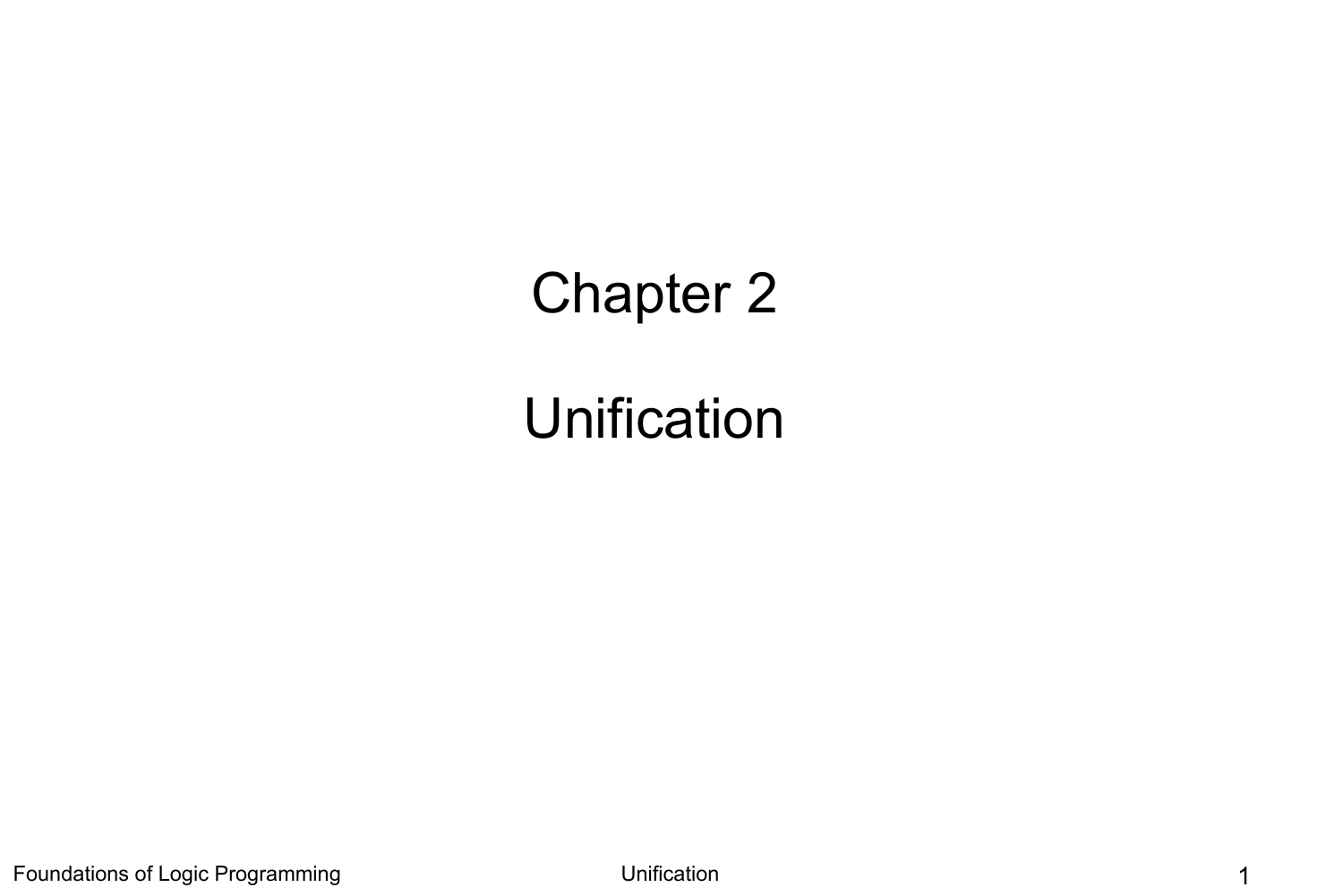# **Outline**

- Understanding the need for unification  $\mathcal{L}$
- Defining alphabets, terms, and substitutions  $\mathcal{L}$
- Introducing the Martelli-Montanari Algorithm for unification  $\mathcal{L}$
- Proving correctness of the algorithm $\mathcal{L}$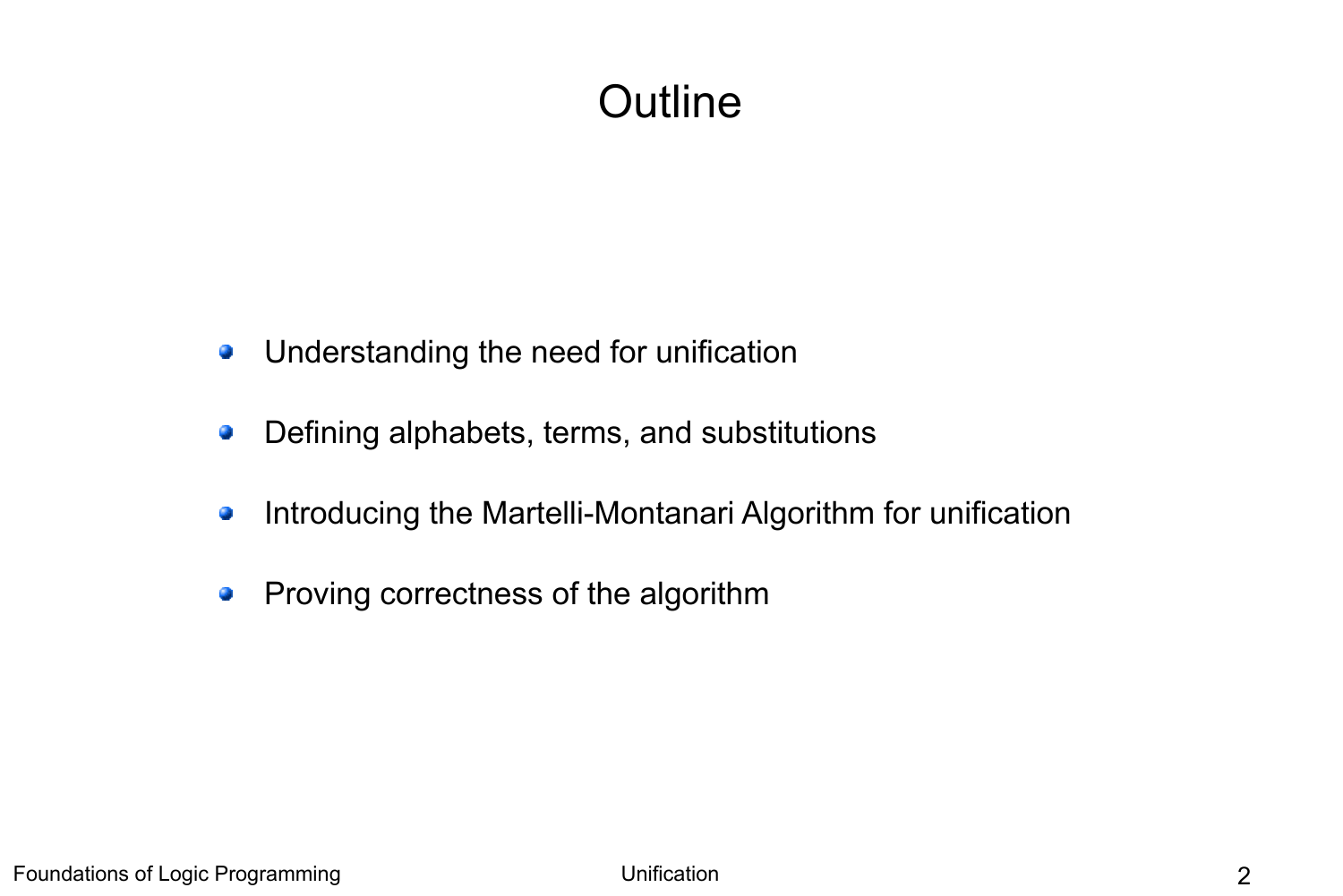### The Need to Perform Unification (I)

```
direct(frankfurt,san_francisco).
direct(frankfurt, chicago).
direct(san_francisco,honolulu).
direct(honolulu,maui).
```

```
connection(X, Y) :- direct(X, Y).
connection(X, Y) :- direct(X, Z), connection(Z, Y).
```

```
| ?- connection(frankfurt, maui).
```
yes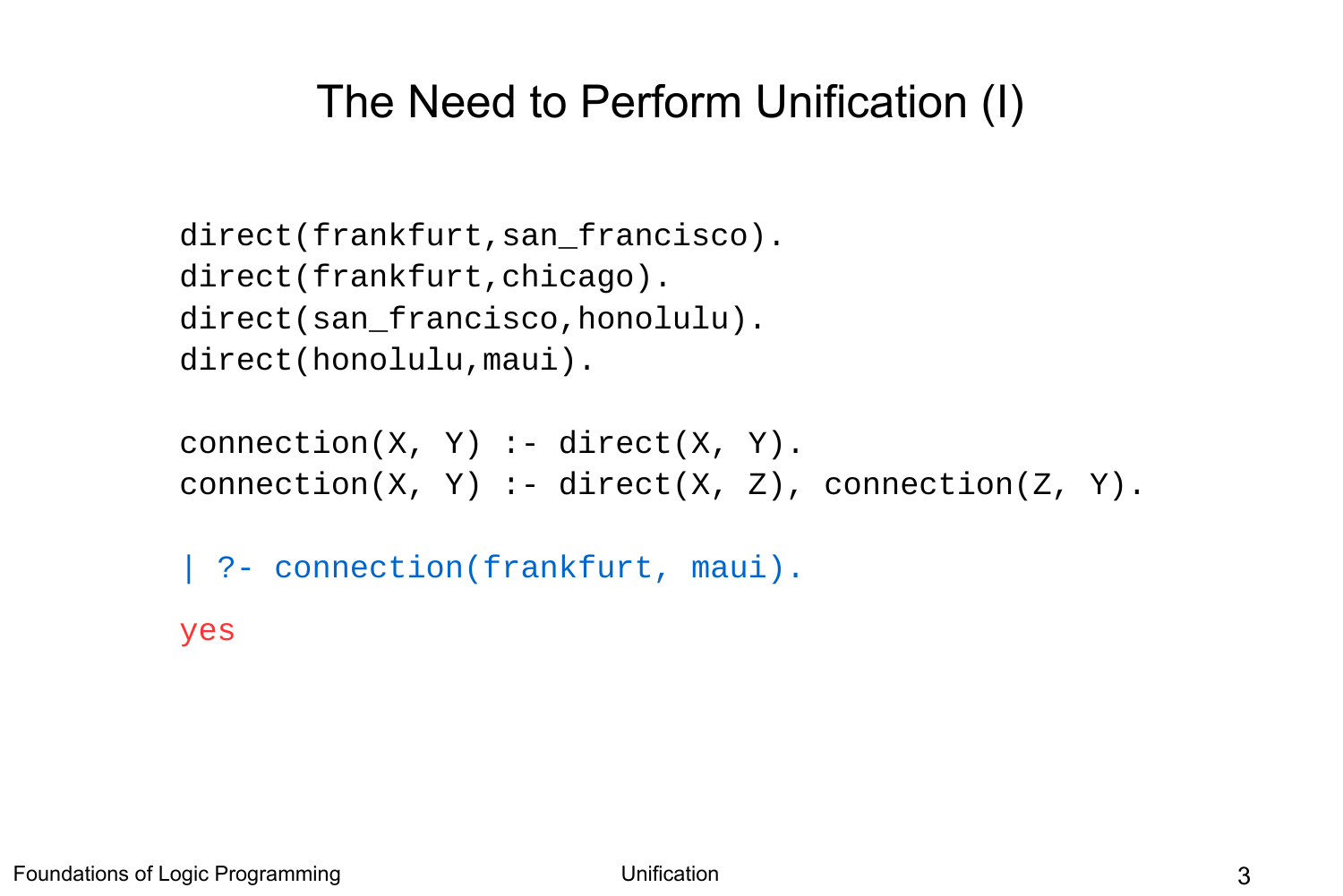### The Need to Perform Unification (II)

```
p(f(X),q(f(c),X)).
| ? - p(U, q(V, f(W))).
U = f(f(W)),V = f(c)| ? - p(U, g(c, f(W))).
no
| ? - p(U, q(V, U)).
```
U = f(f(f(f(f(f(f(f(f(f(f(f(f(f(f(f(f(f(f(f(f(f ...

Foundations of Logic Programming and a set of the Unification 4 and 2008 1 and 2008 1 and 2008 1 and 2008 1 and 2008 1 and 2008 1 and 2008 1 and 2008 1 and 2008 1 and 2008 1 and 2008 1 and 2008 1 and 2008 1 and 2008 1 and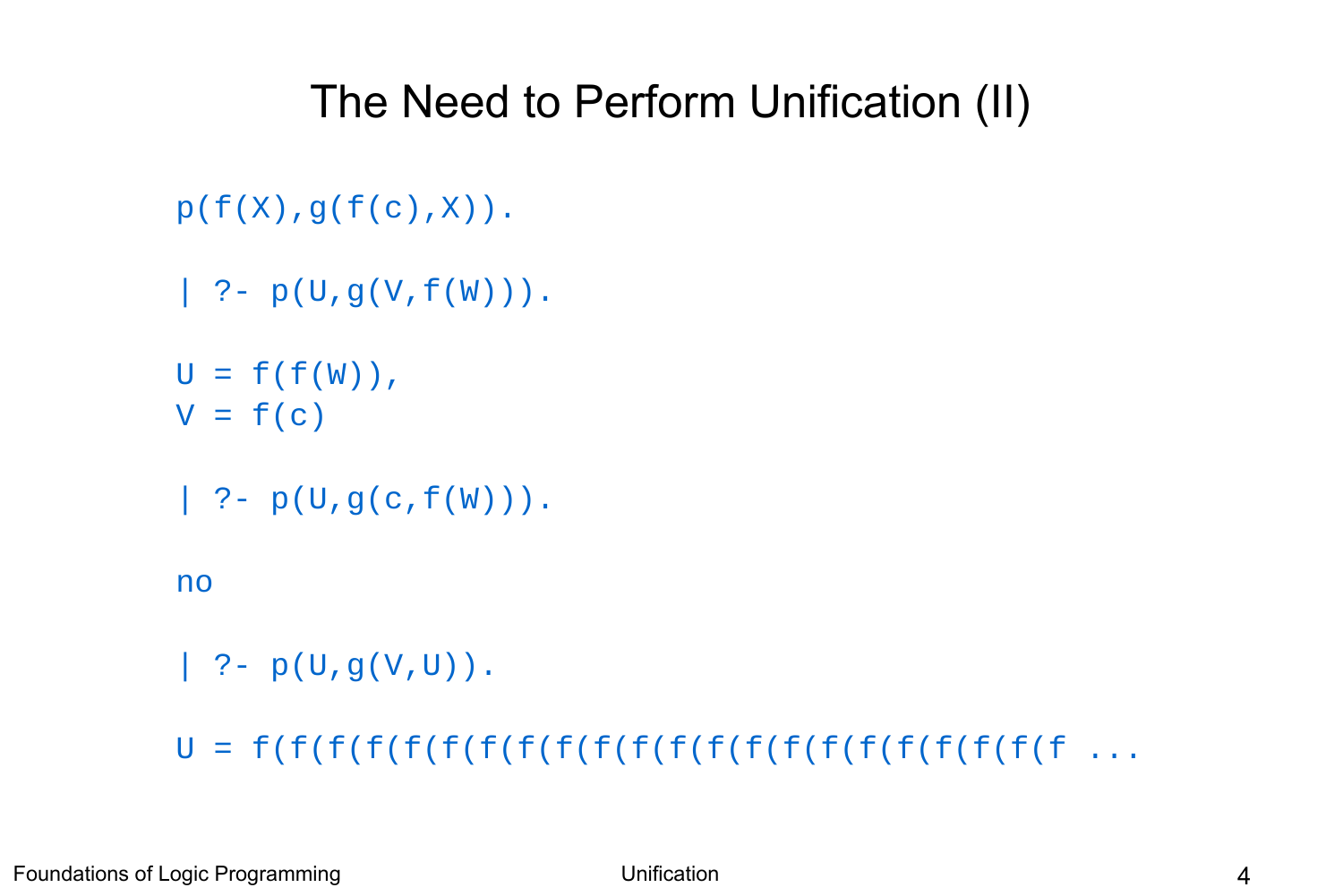### Ranked Alphabeths and Term Universes

- Variables
- Ranked alphabet is a finite set  $\Sigma$  of symbols; to every symbol a natural number  $\geq 0$ G (its arity or rank) is assigned ( $\Sigma^{(n)}$  denotes the subset of  $\Sigma$  with symbols of arity *n*)
- Parentheses, commas Q.
- *V* set of variables, *F* ranked alphabet of function symbols:  $\bullet$ Term universe *TUF*,*<sup>V</sup>* (over *F* and *V*) is smallest set *T* of terms with 1. *V* ⊆ *T* 2.  $f \in$   $\mathcal{T},$  if  $f \in \mathcal{F}^{(0)}$  (also called a constant) 3.  $f(t_1, ..., t_n) \in T$ , if  $f \in F^{(n)}$  with  $n \ge 1$  and  $t_1, ..., t_n \in T$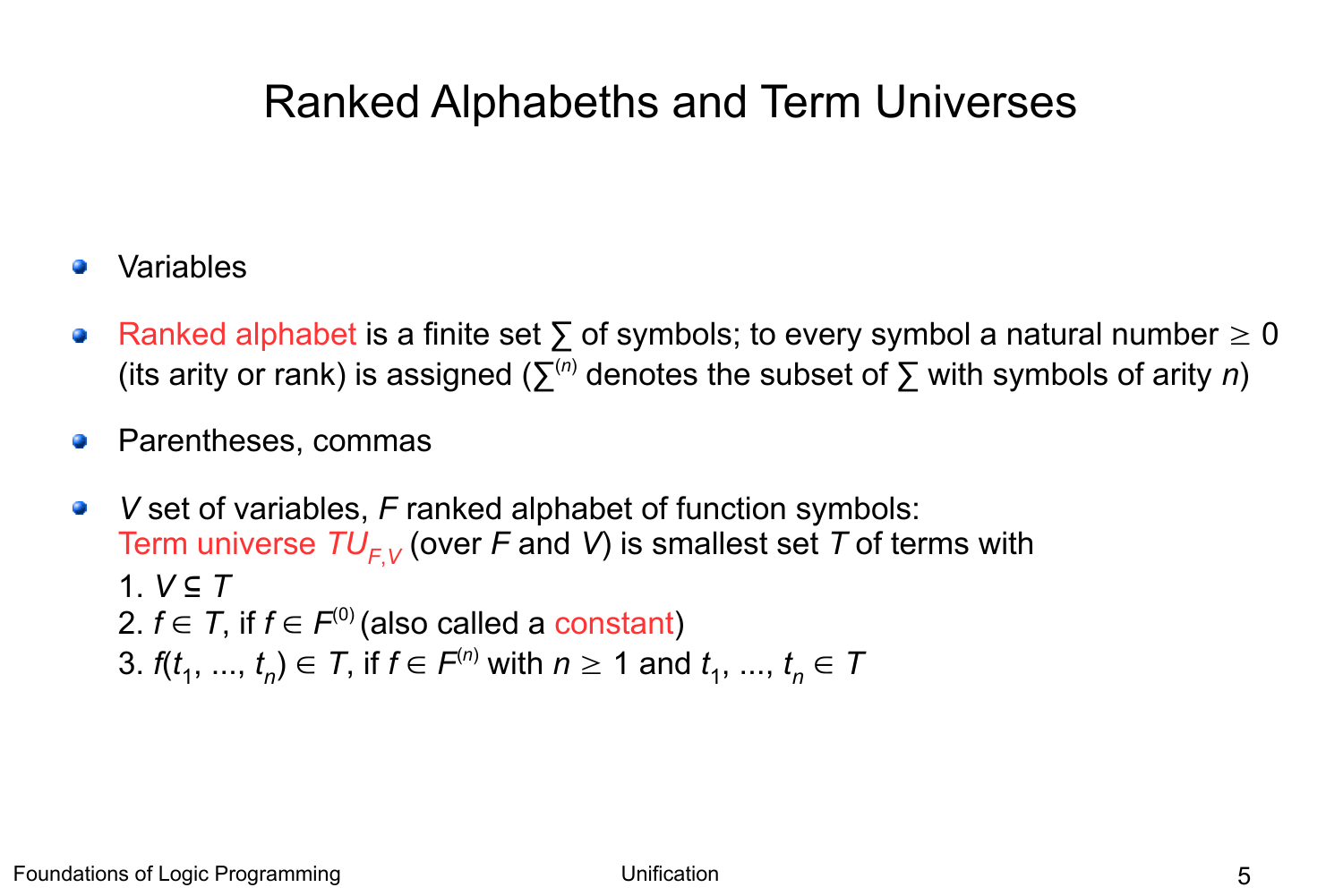### Ground Terms and Sub-Terms

- *Var(t)* : $\Leftrightarrow$  set of variables in *t*
- *t* ground term  $:\Leftrightarrow \text{Var}(t) = \emptyset$
- **s** sub-term of  $t : \Leftrightarrow$  term *s* is sub-string of *t*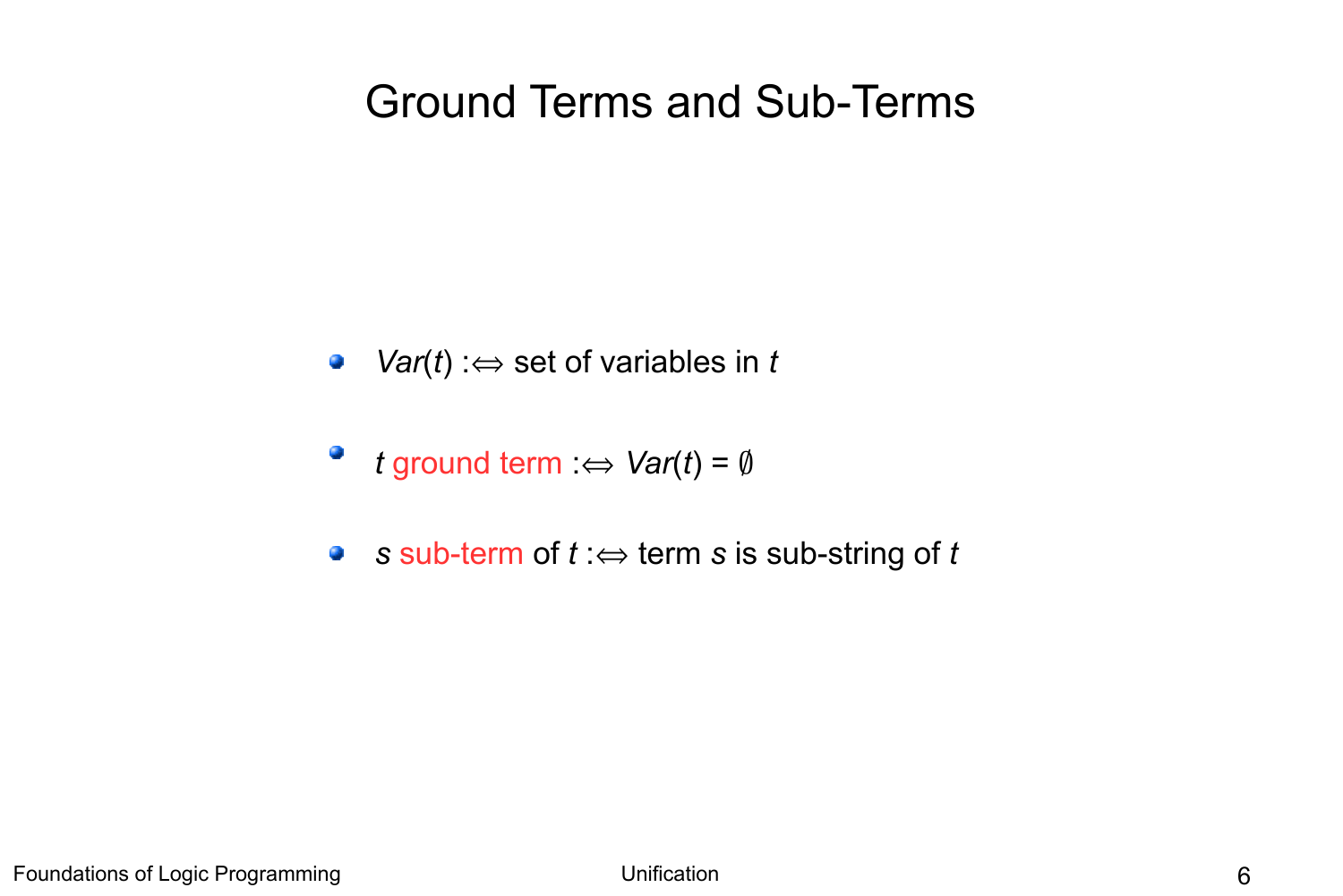# Substitutions (I)

*V* set of variables, finite set *X* ⊆ *V*, *F* ranked alphabet: Substitution  $:\Leftrightarrow$  function  $\theta : X \to \mathcal{T}U_{\digamma,V}$  with  $x\neq \theta(x)$  for every  $x\in X$ 

We use notation 
$$
\theta = \{x_1/t_1, \ldots, x_n/t_n\}
$$
, where 1.  $X = \{x_1, \ldots, x_n\}$  2.  $\theta(x_i) = t_i$  for every  $x_i \in X$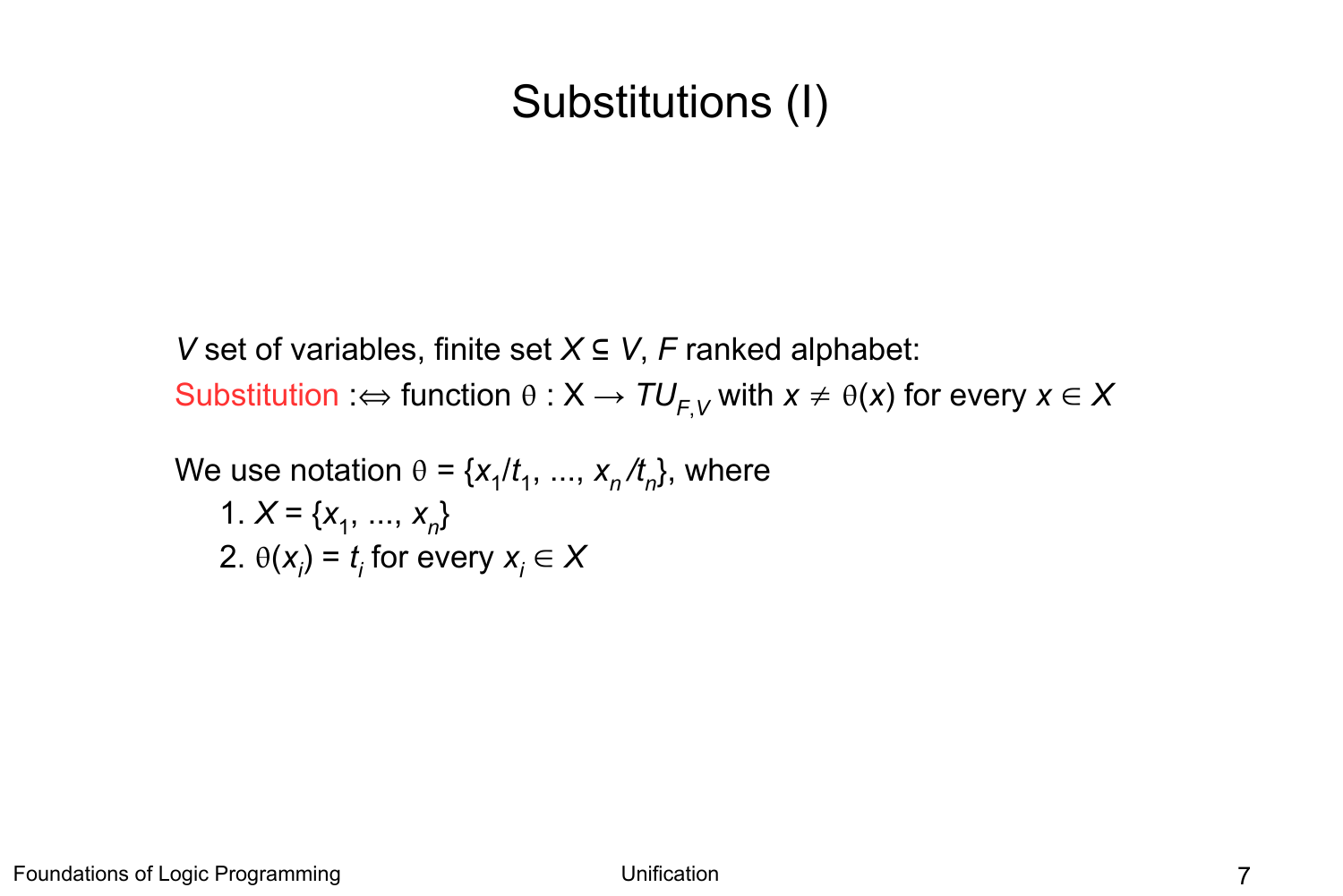### Substitutions (II)

Consider a substitution  $\theta = \{x_1/t_1, ..., x_n/t_n\}.$ 

- **e** empty substitution  $\epsilon := n = 0$
- $\theta$  ground substitution : $\Leftrightarrow t_{1},...,t_{n}$  ground terms
- $\theta$  pure variable substitution : $\Leftrightarrow t_1$ , ...,  $t_n$  variables
- $\theta$  renaming : $\Leftrightarrow$  {*t*<sub>1</sub>, ..., *t*<sub>*n*</sub>} = {*x*<sub>1</sub>, ..., *x*<sub>*n*</sub>}
- $Dom(\theta) : \Leftrightarrow \{x_1, ..., x_n\}$
- *Y* ⊆ *V*:  $\theta|_Y$  :⇔ {*y/t* | *y/t* ∈  $\theta$  and *y* ∈ *Y*}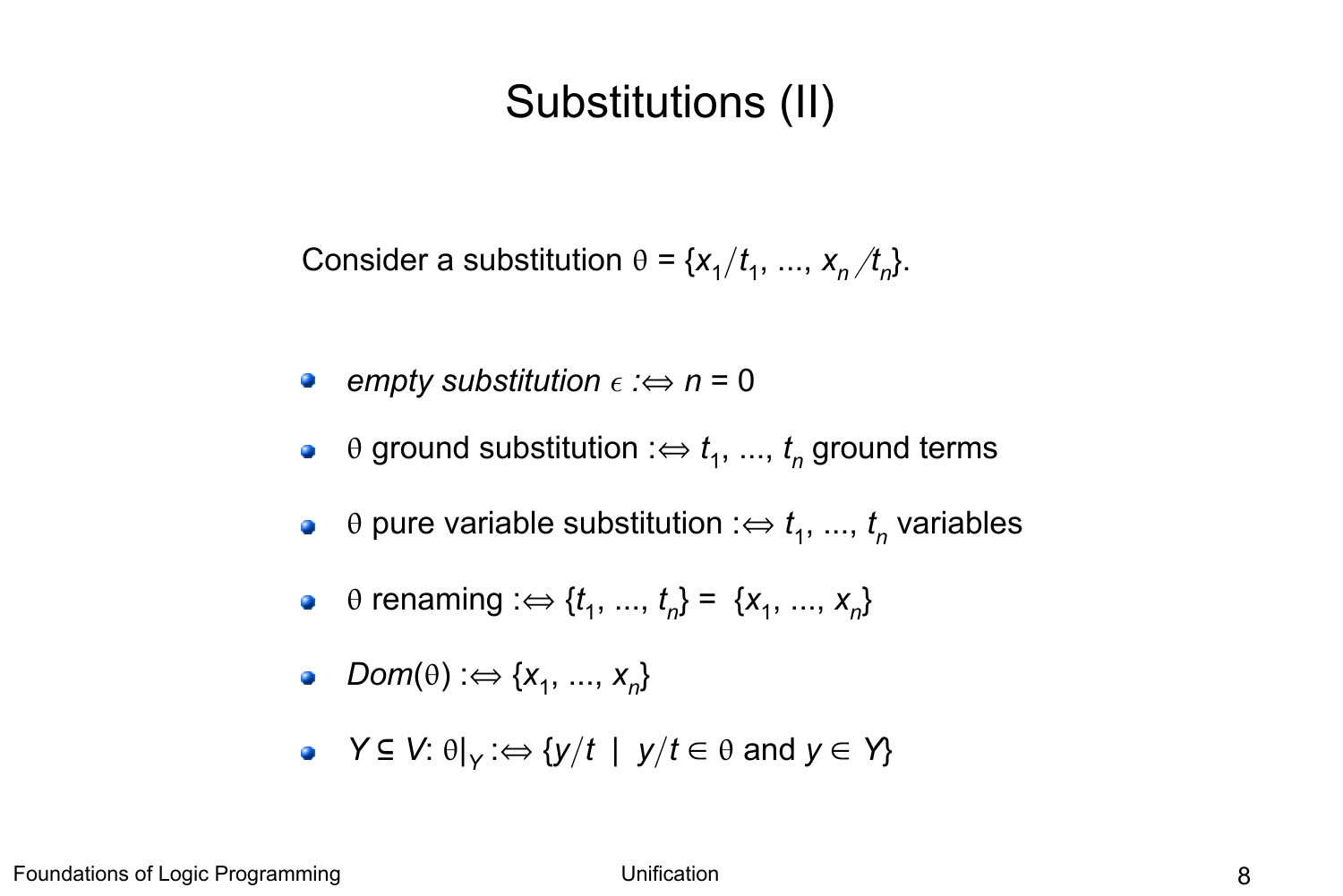# Applying Substitutions

- If *x* is a variable and  $x \in Dom(\theta)$ , then  $x\theta : \Leftrightarrow \theta(x)$  $\mathcal{L}$
- If *x* is a variable and  $x \notin Dom(\theta)$ , then  $x\theta : \Leftrightarrow x$  $\mathcal{L}$
- $f(t_1, ..., t_n)\theta \implies f(t_1\theta, ..., t_n\theta)$

- *t* instance of  $s : \Leftrightarrow$  there is substitution  $\theta$  with  $s\theta = t$  $\bullet$
- *s* more general than  $t \Rightarrow t$  instance of *s*  $\mathcal{L}$
- *t* variant of  $s : \Leftrightarrow$  there is renaming  $\theta$  with  $s\theta = t$  $\bullet$

#### Lemma 2.5

*t* variant of *s* iff *t* instance of *s* and *s* instance of *t*

Foundations of Logic Programming and a set of the Unification Control of Logic Programming and American Control of the Security of the Security of the Security of the Security of the Security of the Security of the Securit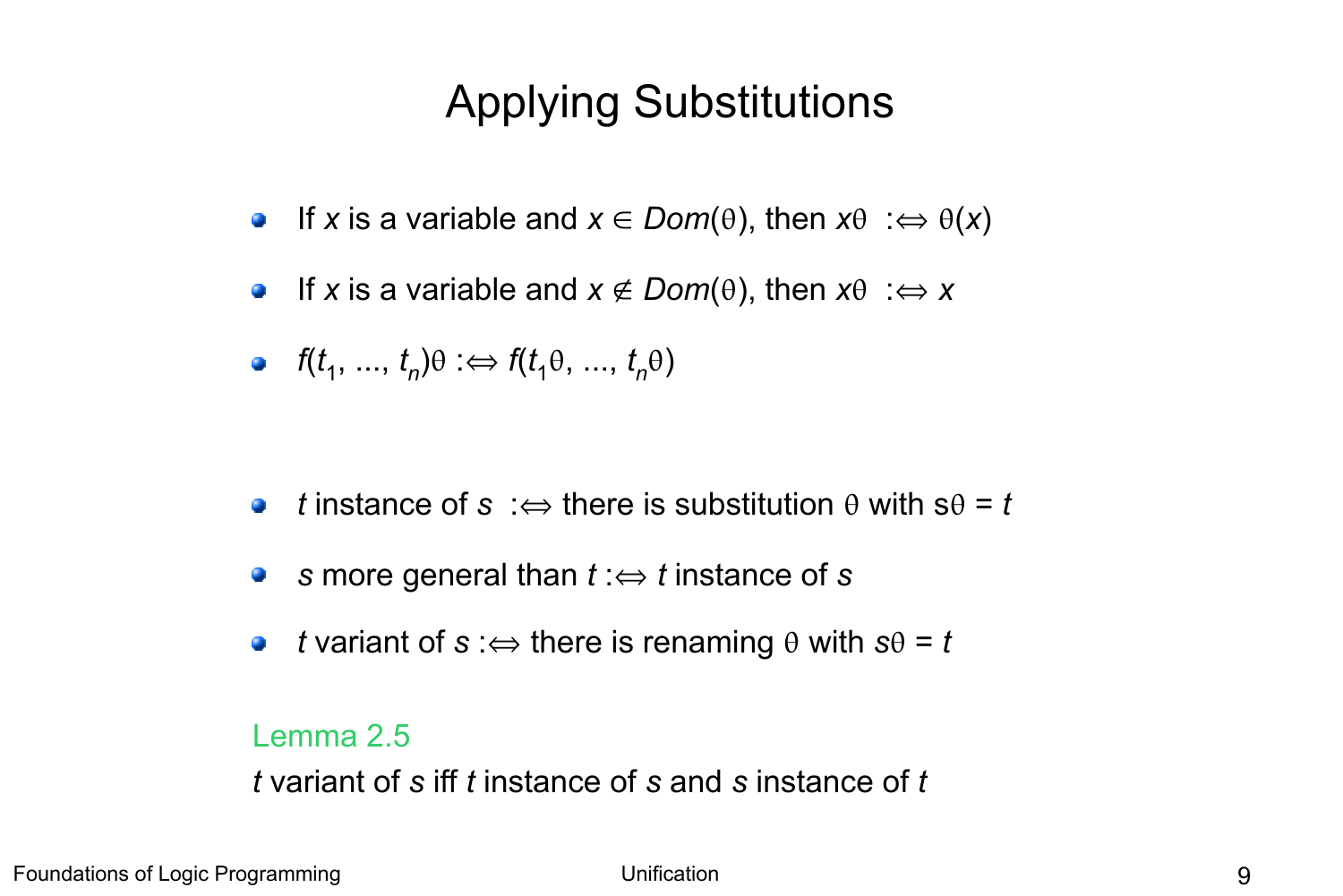## **Composition**

Let  $\theta$  and  $\eta$  be substitutions.

The composition  $\theta$ η is defined by  $(\theta$ η $)(x)$  : $\Leftrightarrow$   $(x\theta)$ η for each variable *x* 

Lemma 2.3 Let  $\theta = \{x_1/t_1, \ldots, x_n/t_n\}, \eta = \{y_1/s_1, \ldots, y_m/s_m\}.$ Then  $\theta$ n can be constructed from the sequence  $x_1/t_1$ n, ...,  $x_n/t_n$ n,  $y_1/s_1$ , ...,  $y_m/s_m$ 1. by removing all bindings  $x_i/t_i$  where  $x_i = t_i$  n, and all bindings  $y_j^{\prime}$   $\varsigma_j^{\prime}$  where  $y_j^{\prime}$   $\in$   $\{x_1^{\prime},$   $...,$   $x_n^{\prime}\}$ 2. by forming a substitution from the resulting sequence

Examples:

- $\{x/y, z/x\}$   $\{y/7, x/z\} = \{x/7, y/7\}$
- $\{y/7, x/z\}$   $\{x/y, z/x\}$  =  $\{y/7, z/x\}$

Foundations of Logic Programming and a set of the Unification Contraction and the Unification of Logic Programming  $10$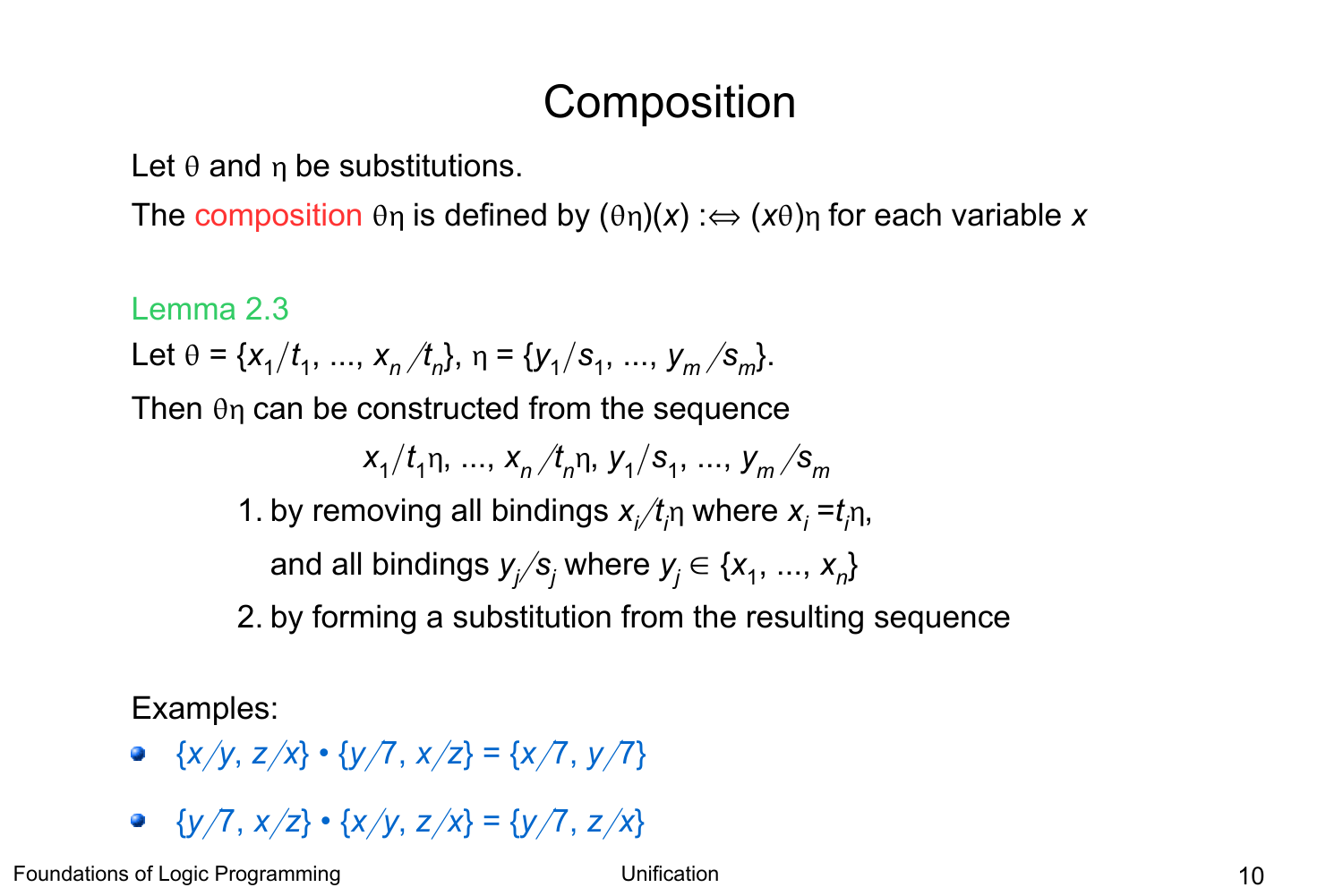# A Substitution Ordering

#### Definition 2.6

Let  $\theta$  and  $\tau$  be substitutions.

 $\theta$  more general than  $\tau : \Leftrightarrow \tau = \theta \eta$  for some substitution  $\eta$ 

#### Examples:

 $\theta = \{x/y\}$  is more general than  $\tau = \{x/a, y/a\}$  (with  $\eta = \{y/a\}$ )

 $\theta = \{x/y\}$  is not more general than  $\tau = \{x/a\}$ since for every  $\eta$  with  $\tau = \theta \eta$ :  $x/a \in \{x/y\}$ n  $\Rightarrow y/a \in \eta \Rightarrow y \in Dom(\theta \eta) = Dom(\tau)$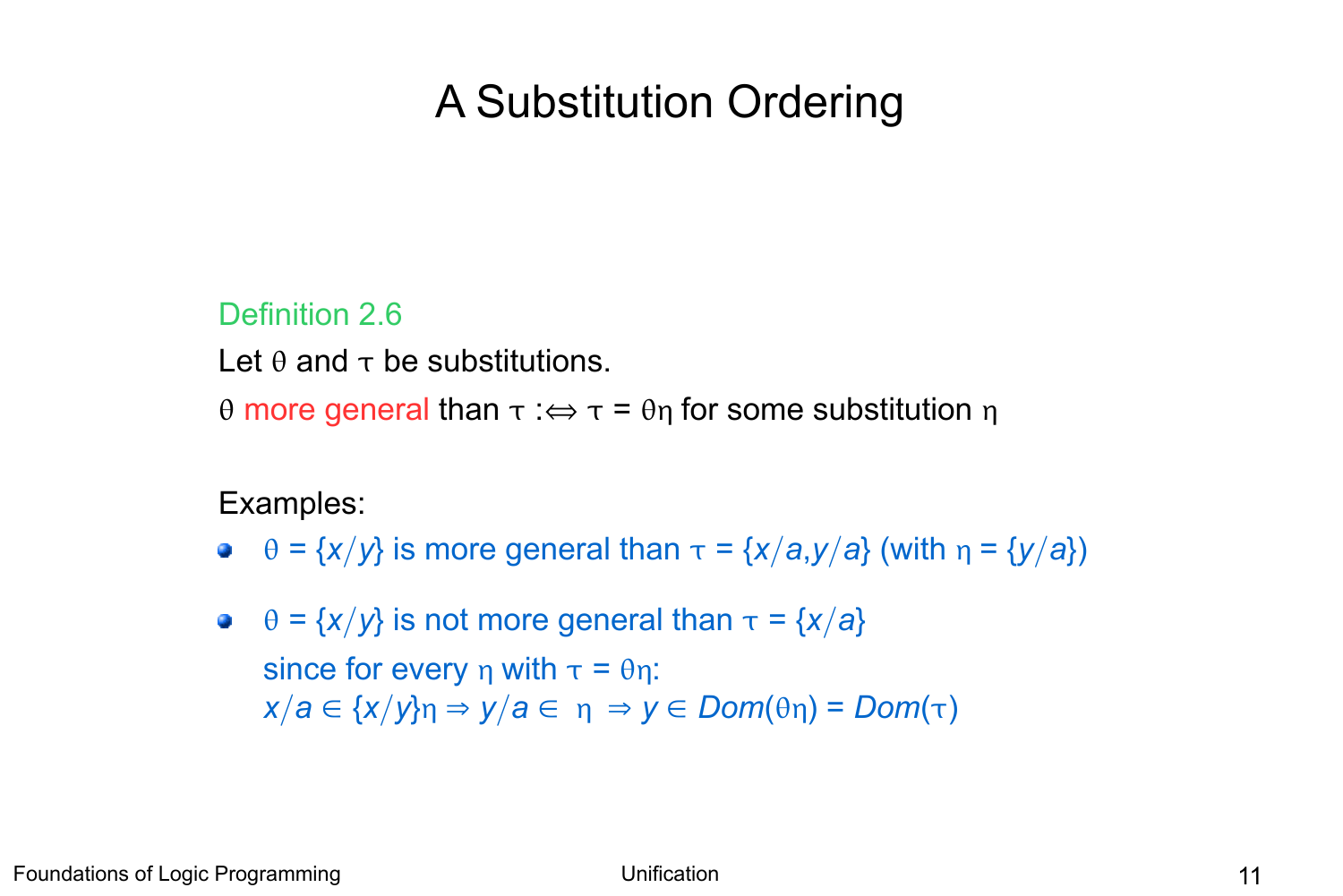# Unifiers

#### Definition 2.9

- substitution  $\theta$  is unifier of terms *s* and  $t : \Leftrightarrow s\theta = t\theta$ **Ca**
- *s* and *t* unifiable : $\Leftrightarrow$  a unifier of *s* and *t* exists **Cold**
- $\theta$  most general unifier (MGU) of *s* and *t* : $\Leftrightarrow$  $\bullet$ unifier of *s* and *t* that is more general than all unifiers of *s* and *t*

Let  $s_1, ..., s_n, t_1, ..., t_n$  be terms.

Let  $s_i \doteq t_i$  denote the (ordered) pair  $(s_i, t_i)$  and let  $E = \{s_1 \doteq t_1, ..., s_n \doteq t_n\}$ .

- $\theta$  is unifier  $E : \Leftrightarrow s_j \theta = t_j \theta$  for every  $i \in [1, n]$  $\bullet$
- $\theta$  most general unifier (MGU) of  $E \rightleftharpoons$  $\mathbf{G}$ unifier of *E* that is more general than all unifiers of *E*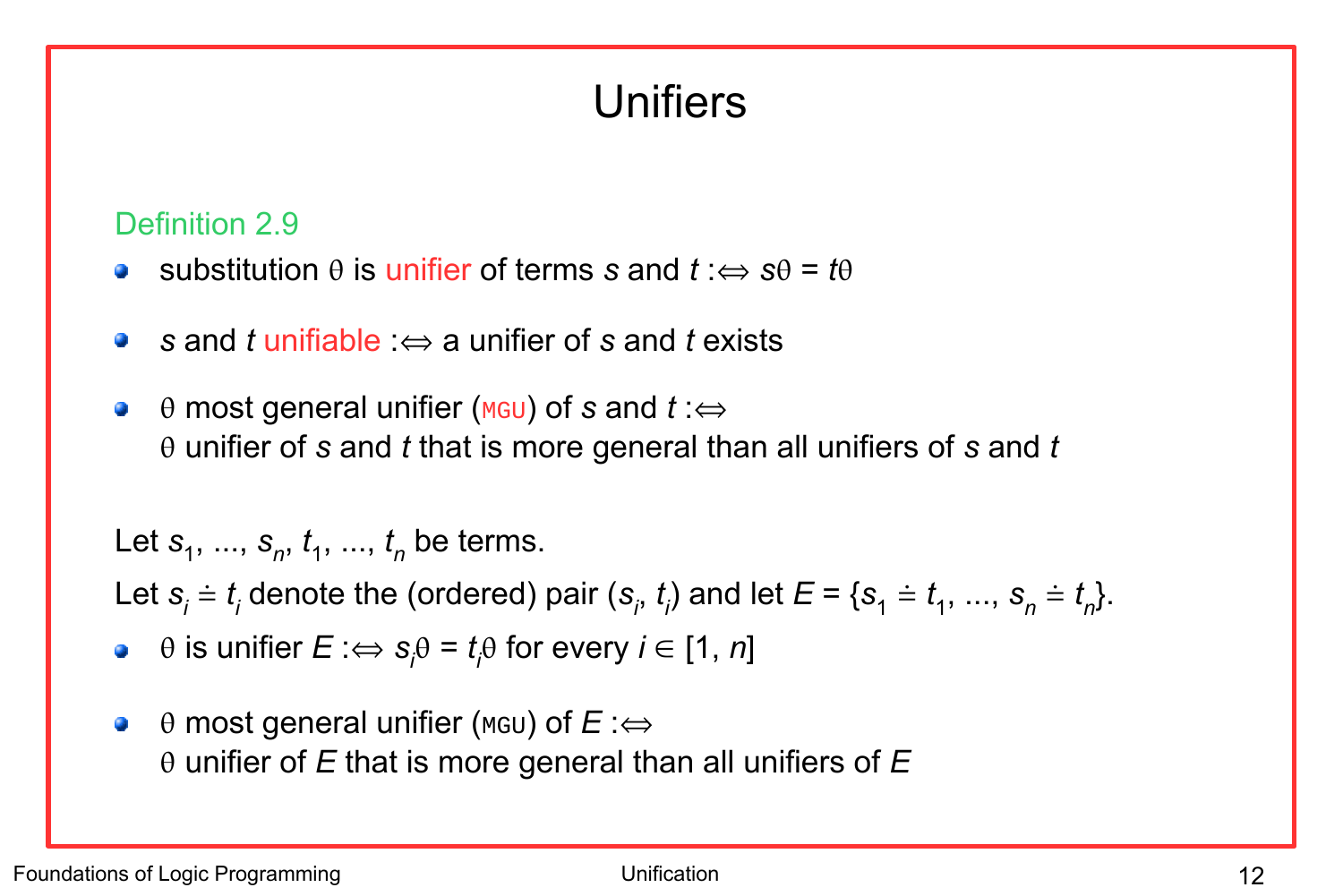### Unifying Sets of Pairs of Terms

- Sets *E* and *E'* of pairs of terms equivalent  $\mathcal{L}$  $\Rightarrow$  *E* and *E'* have the same set of unifiers
- $\{x_1 \doteq t_1, \dots, x_n \doteq t_n\}$  solved : $\iff$  *x<sub>i</sub>*, *x<sub>j</sub>* pairwise distinct variables (1  $\leq$  *i*  $\neq$  *j*  $\leq$  *n*) and no *x<sub>i</sub>* occurs in *t<sub>j</sub>* (1  $\leq$  *i*, *j*  $\leq$  *n*)

#### Lemma 2.15

If 
$$
E = \{x_1 \doteq t_1, ..., x_n \doteq t_n\}
$$
 is solved, then  $\theta = \{x_1/t_1, ..., x_n/t_n\}$  is an *mgu* of *E*.  
Proof: (i)  $x_i \theta = t_i = t_i \theta$  and

(ii) for every unifier  $\eta$  of *E*:  $x_j \eta = t_j \eta = x_j \theta \eta$  for every  $i \in [1, n]$ and  $x_{\eta} = x \theta_{\eta}$  for every  $x \notin \{x_1, ..., x_n\}$ ; thus  $\eta = \theta_{\eta}$ .

Foundations of Logic Programming and the Unification Contraction 13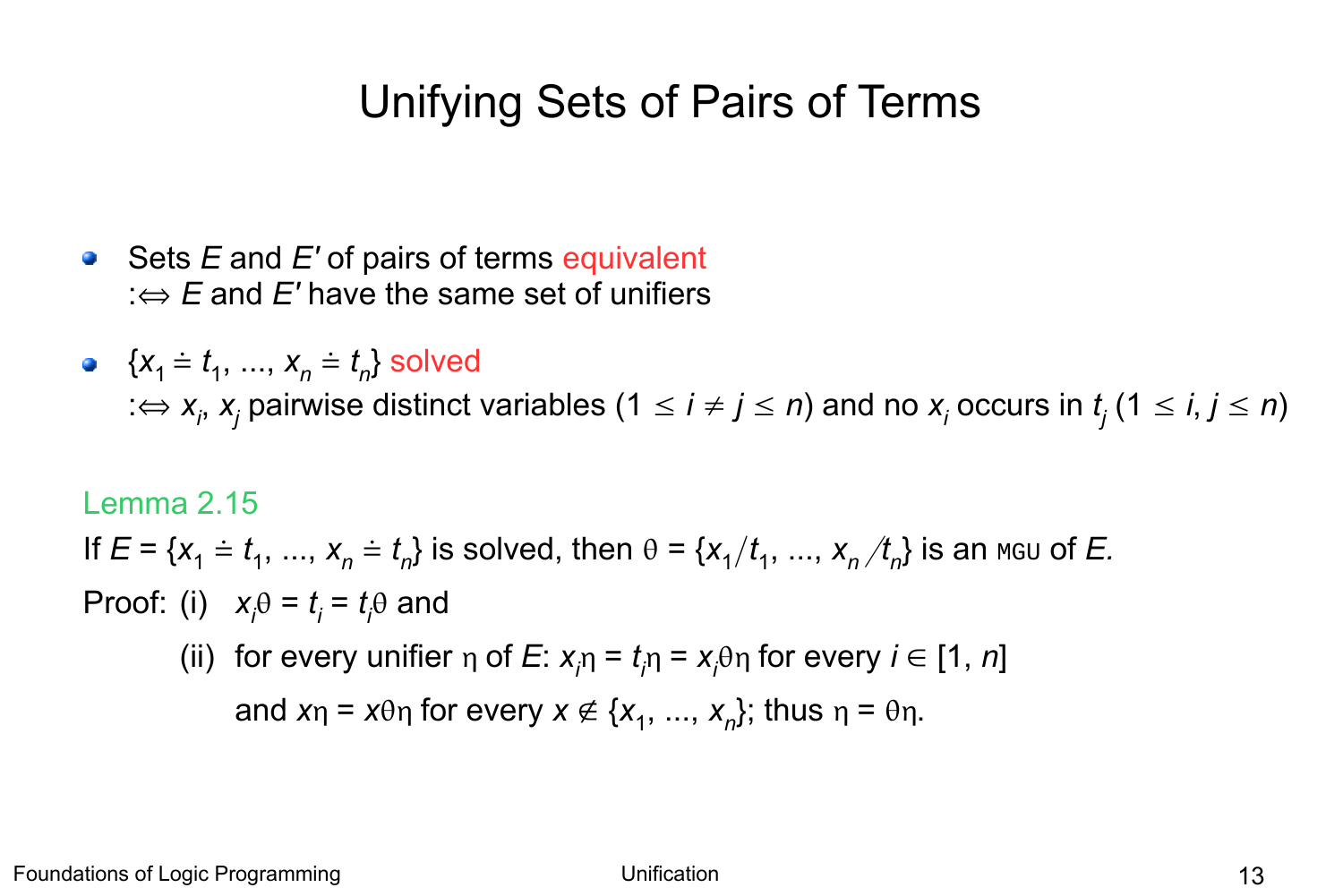### Martelli-Montanari Algorithm

Let *E* be a set if pairs of terms.

As long as possible choose nondeterministically a pair of a form below and perform the associated action.

(1)  $f(s_1, ..., s_n) \doteq f(t_1, ..., t_n)$ (2)  $f(s_1, ..., s_n) \doteq g(t_1, ..., t_m)$  where  $f \neq g$  halt with failure (3)  $x \neq x$  delete the pair (4)  $t \approx x$  where *t* is not a variable replace by  $x \approx t$  $(5)$  *x*=*t* where *x*  $\notin$  *Var*(*t*) and perform substitution {*x/t*} *x* occurs in some other pair on all other pairs (6)  $x \neq t$  where  $x \in \text{Var}(t)$  and  $x \neq t$  halt with failure

) replace by  $s_1 = t_1, ..., s_n = t_n$ 

The algorithm terminates with success when no action can be performed.  $(2) \triangleq$  "clash",  $(6) \triangleq$  "occur check"-failure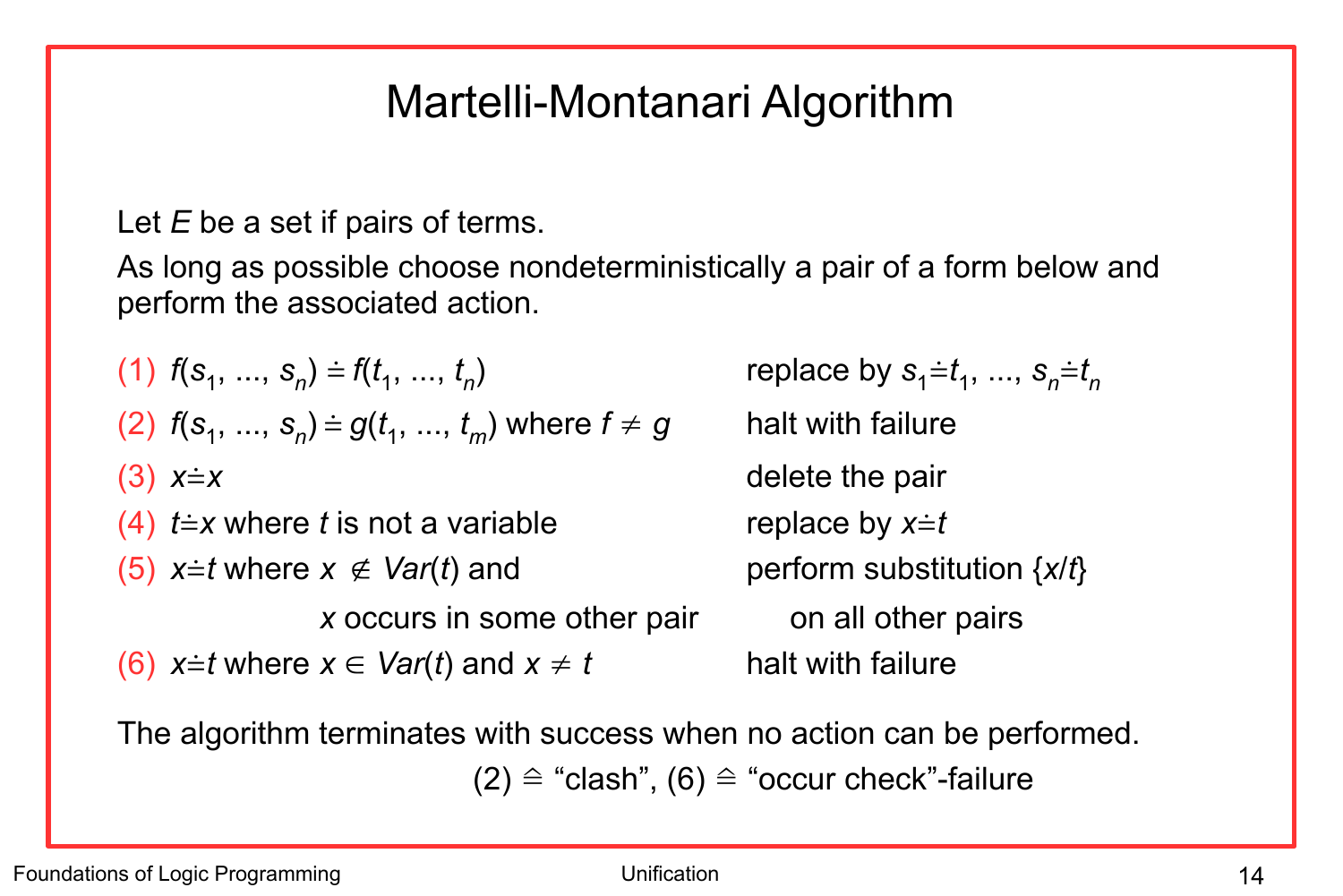### Martelli-Montanari (Theorem)

Theorem 2.16

If the original set *E* has a unifier, then the algorithm successfully terminates and produces a solved set *E'* that is equivalent to *E*; otherwise the algorithm terminates with failure.

Lemma 2.15 implies that in case of success E' determines an MGU of E.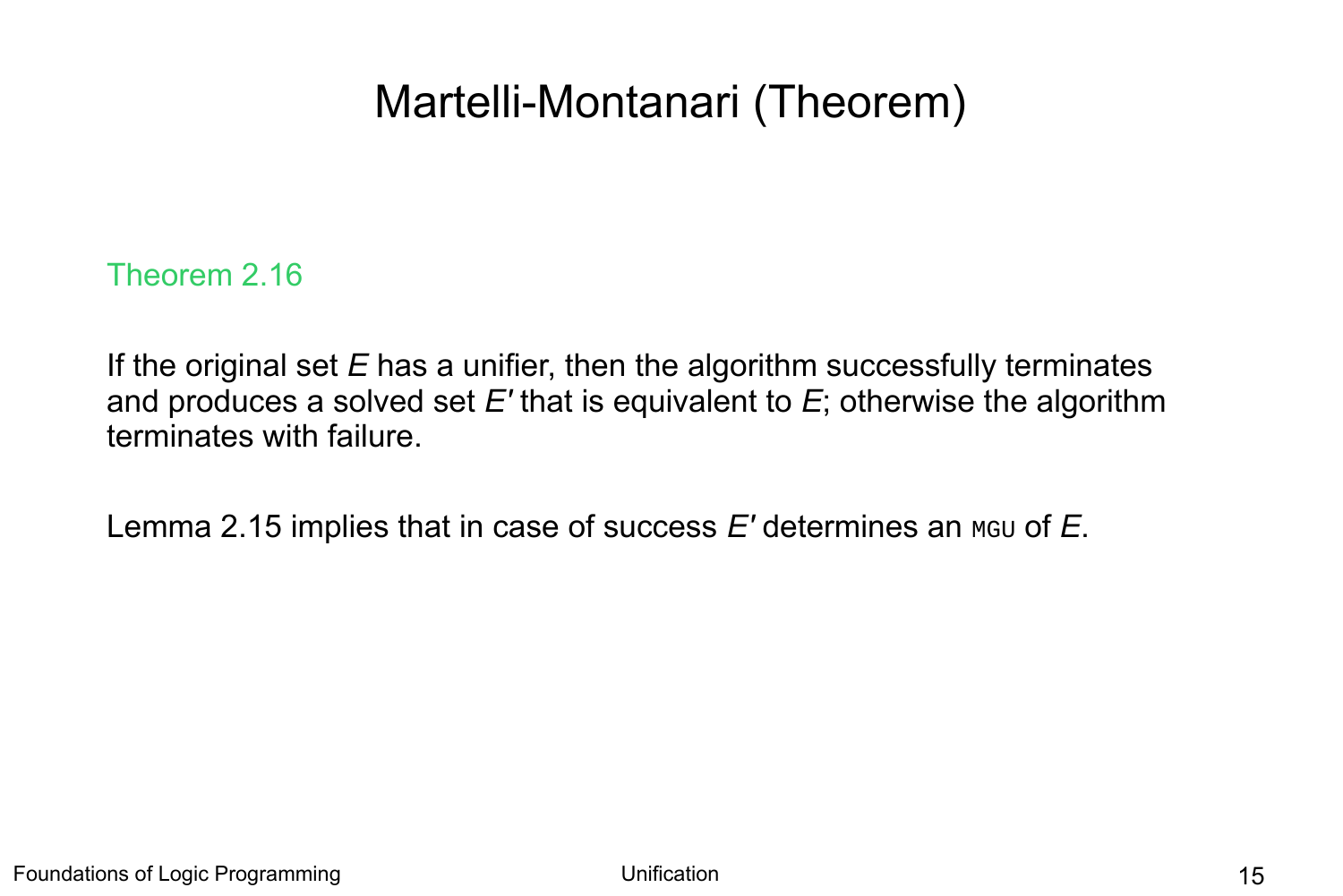# Proof Steps

- 1. Prove that the algorithm terminates.
- 2. Prove that each action replaces the set of pairs by an equivalent one.
- 3. Prove that if the algorithm terminates successfully, then the final set of pairs is solved.
- 4. Prove that if the algorithm terminates with failure, then the set of pairs at the moment of failure does not have a unifier.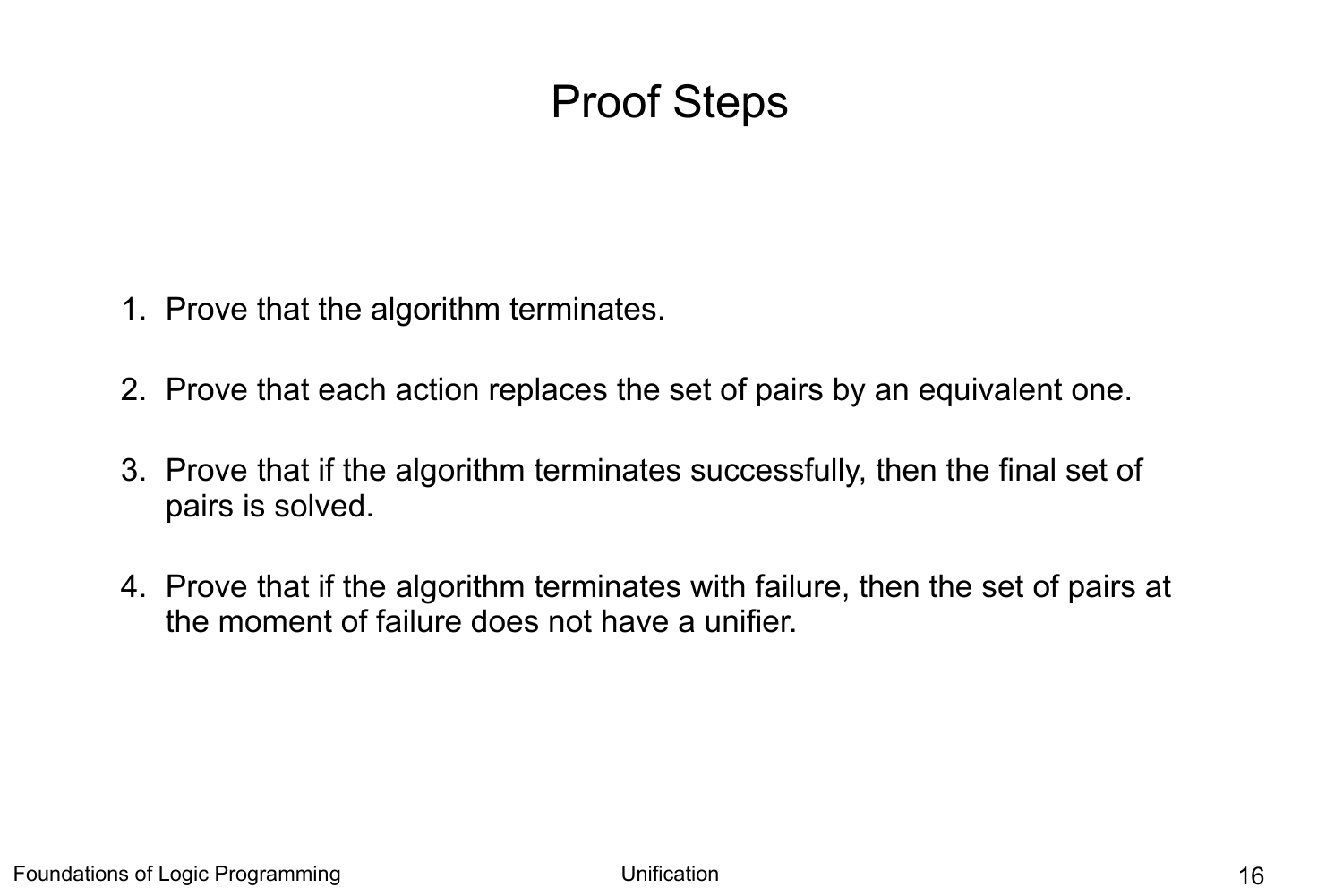### **Relations**

- **P** R relation on a set  $A : \Leftrightarrow R \subseteq A \times A$
- **P** R reflexive  $\Rightarrow$  (*a*, *a*)  $\in$  R for all  $a \in \mathcal{A}$
- $\mathbf{r}$ *R* irreflexive  $\Rightarrow$  (*a*, *a*)  $\notin$  *R* for all  $a \in \mathcal{A}$
- *R* antisymmetric :  $\Leftrightarrow$   $(a, b) \in R$  and  $(b, a) \in R$  implies  $a = b$
- *R* transitive  $\Rightarrow$  (*a*, *b*)  $\in$  *R* and (*b*, *c*)  $\in$  *R* implies (*a*, *c*)  $\in$  *R*  $\mathcal{L}$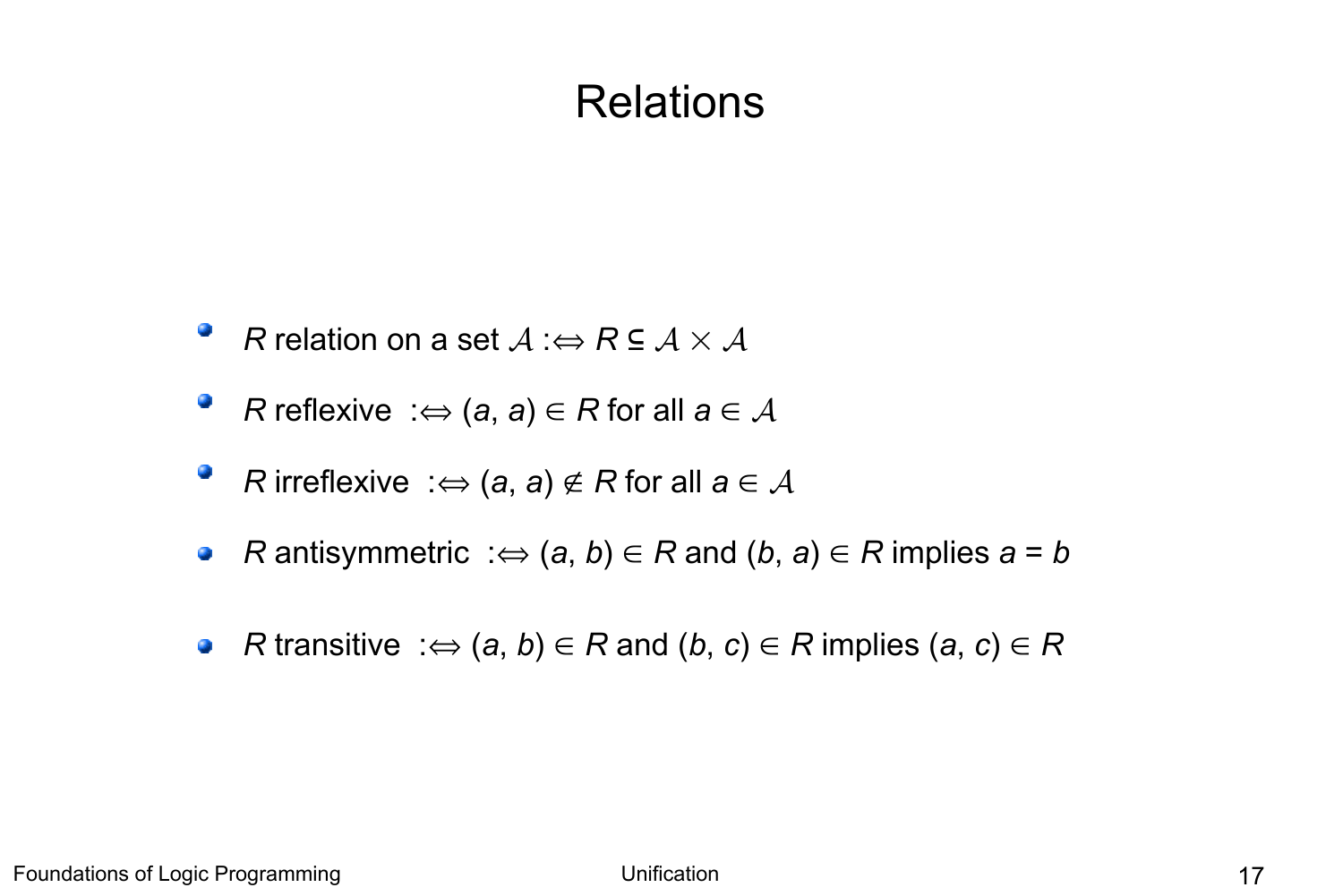# Well-founded Orderings

- $(A, \sqsubseteq)$  (reflexive) partial ordering : $\Leftrightarrow$   $\sqsubseteq$  reflexive, antisymmetric, and transitive relation on A
- $(A, \sqsubset)$  (irreflexive) partial ordering  $\Rightarrow$   $\vdash$  irreflexive and transitive relation on A
- irreflexive partial ordering  $(A, \sqsubset)$  well-founded : $\Leftrightarrow$  there is no infinite descending chain

$$
\dots \sqsubset a_2 \sqsubset a_1 \sqsubset a_0
$$
  
of elements  $a_0, a_1, a_2, \dots \in A$ 

Examples:

 $(N, \leq), (\mathbb{Z}, \leq), (\mathcal{P}(\{1, 2, 3\}), \subseteq)$  are partial orderings;  $(N, \leq), (\mathbb{Z}, \leq), (\mathcal{P}(\{1, 2, 3\}), \subset)$  are irreflexive partial orderings;  $(N, \leq), (\mathcal{P}(\{1, 2, 3\}), \subset)$  are well-founded, whereas  $(\mathbb{Z}, \leq)$  is not.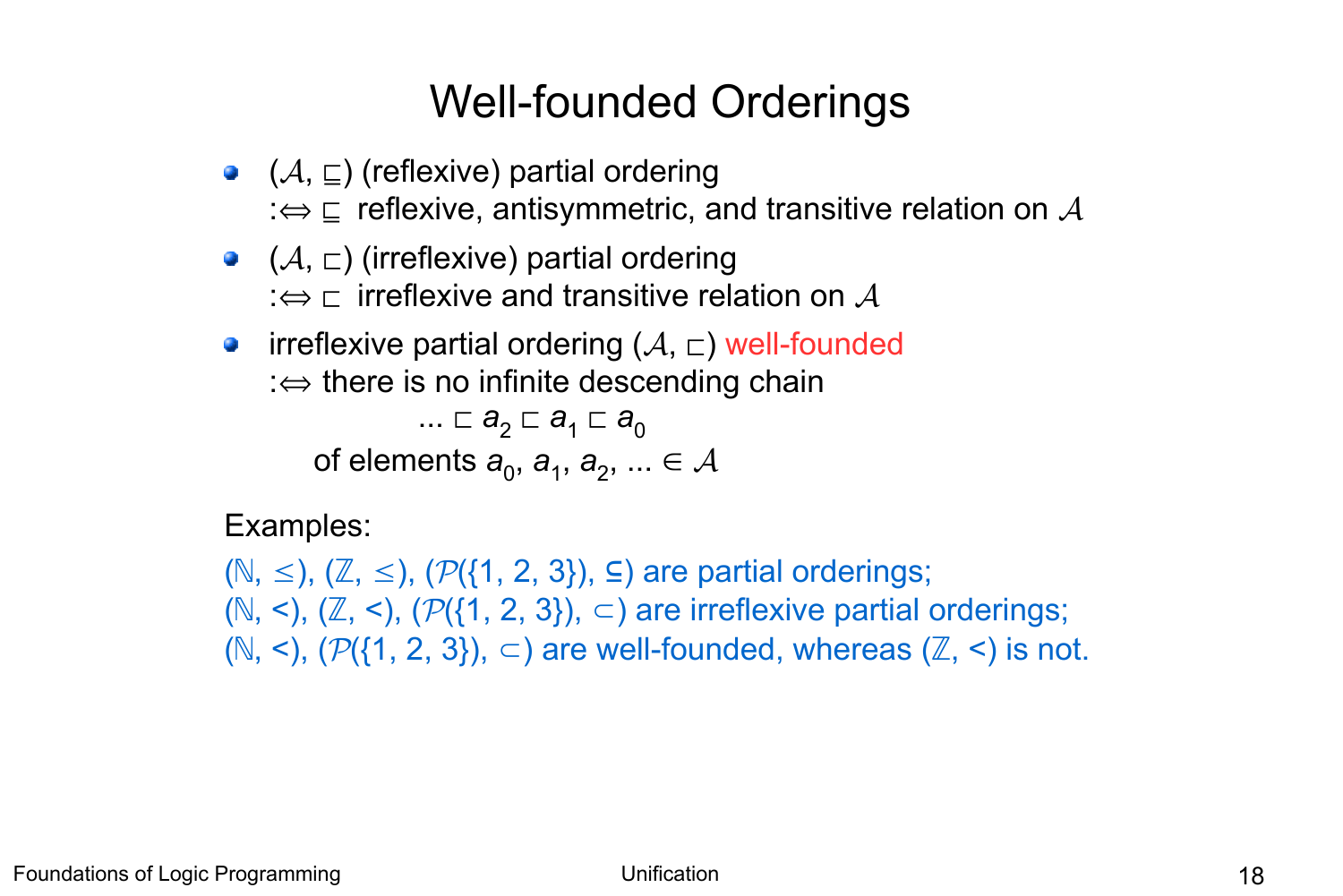### Lexicographic Ordering

The lexicographic ordering  $\prec_n$  ( $n \geq 1$ ) is defined inductively on the set  $\mathbb{N}^n$  of *n*-tuples of natural numbers:

• 
$$
(a_1) \prec_1 (b_1) : \Leftrightarrow a_1 < b_1
$$
  
\n•  $(a_1, ..., a_{n+1}) \prec_{n+1} (b_1, ..., b_{n+1})$  (for  $n \ge 1$ )  
\n $\\\Leftrightarrow$   
\n $(a_1, ..., a_n) \prec_n (b_1, ..., b_n)$   
\nor  $(a_1, ..., a_n) = (b_1, ..., b_n)$  and  $a_{n+1} < b_{n+1}$ 

Examples:

 $(3, 12, 7) \prec_3 (4, 2, 1)$  and  $(8, 4, 2) \prec_3 (8, 4, 3)$ .

Theorem.  $(\mathbb{N}^n, \prec_n)$  is well-founded

Foundations of Logic Programming and the Unification Contraction Contraction 19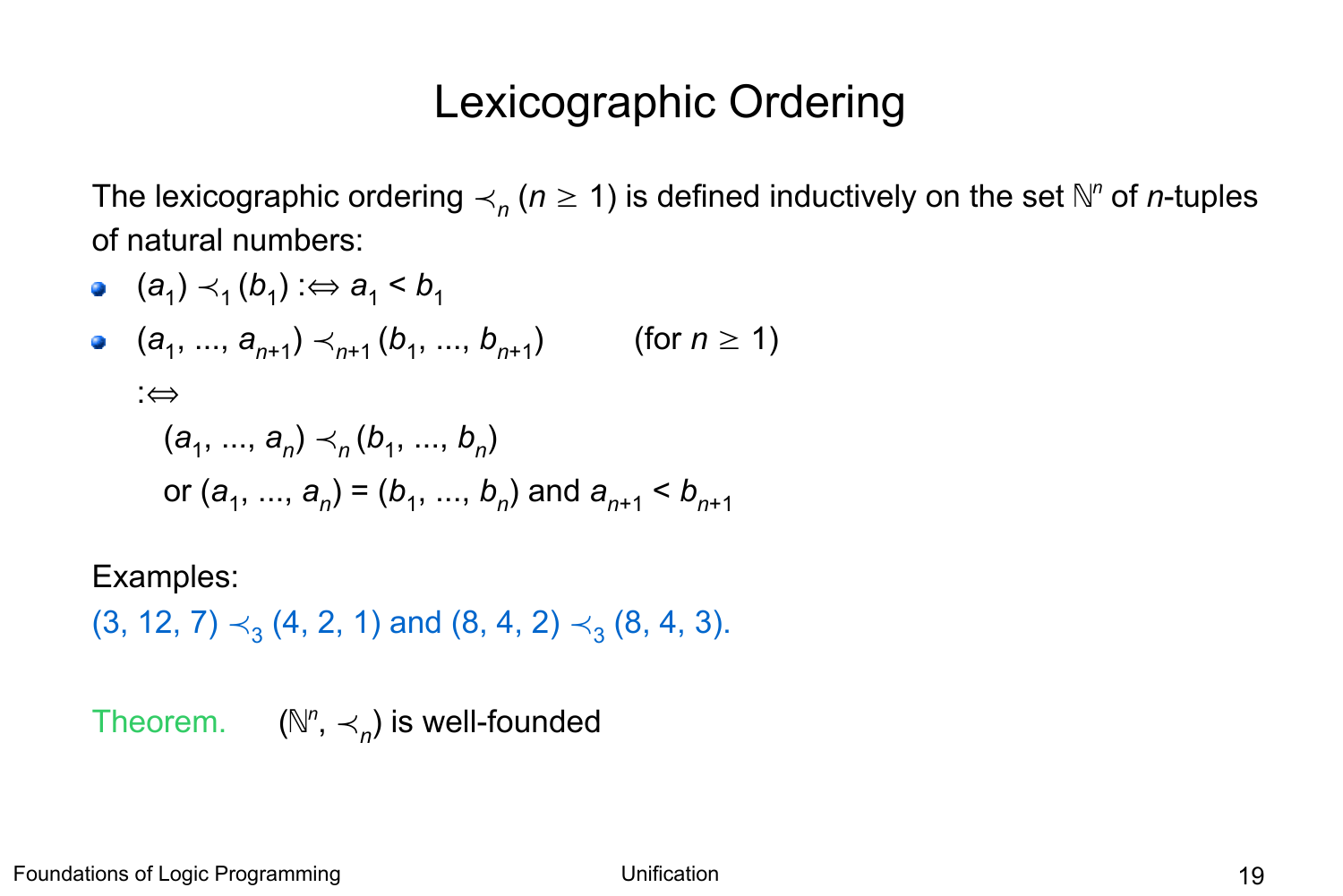The MM-algorithm terminates.

Variable *x* solved in *E* : $\Leftrightarrow$  *x*=*t*  $\in$  *E*, and this is the only occurrence of *x* in *E* 

> $uns(E)$ : $\Leftrightarrow$  number of variables in *E* that are unsolved *lfun(E)* : $\Leftrightarrow$  number of occurrences of function symbols in the first components of pairs in *E card*( $E$ ) : $\Leftrightarrow$  number of pairs in  $E$

Each successful MM-action reduces (*uns*(*E*), *lfun*(*E*), *card*(*E*)) wrt.  $\prec$ <sub>3</sub>.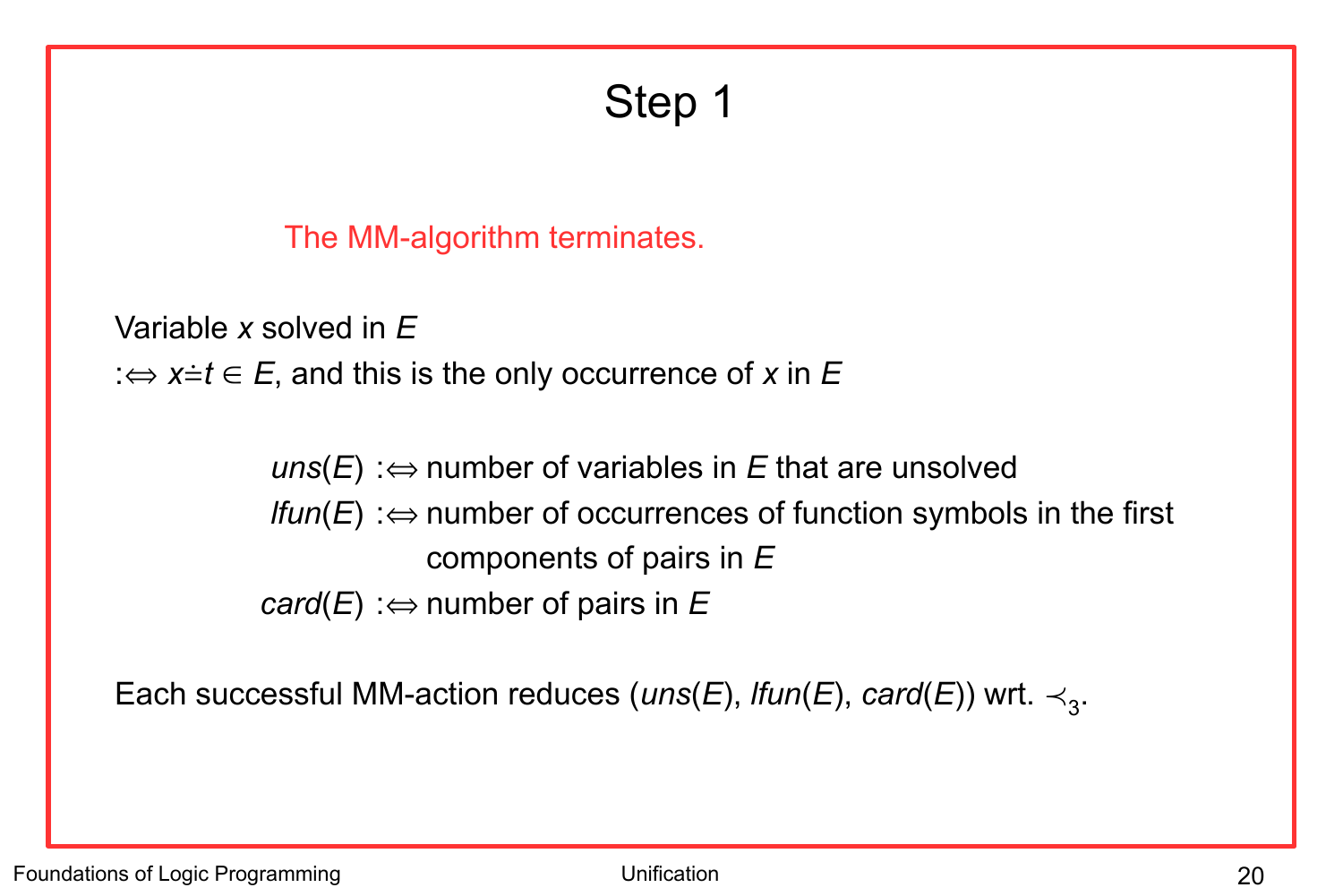### Proof

For every  $u, l, c \in \mathbb{N}$  the reduction is as follows:

(1) 
$$
(u, l, c) \succ_3 (u - k, l - 1, c + n - 1)
$$
 for some  $k \in [0, ..., n]$   
\n(3)  $(u, l, c) \succ_3 (u - k, l, c - 1)$  for some  $k \in \{0, 1\}$   
\n(4)  $(u, l, c) \succ_3 (u - k_1, l - k_2, c)$  for some  $k_1 \in \{0, 1\}$  and  $k_2 \ge 1$   
\n(5)  $(u, l, c) \succ_3 (u - 1, l + k, c)$  for some  $k \ge 0$ 

Termination is now a consequence of ( $\mathbb{N}^3$ ,  $\prec_3$ ) being well-founded.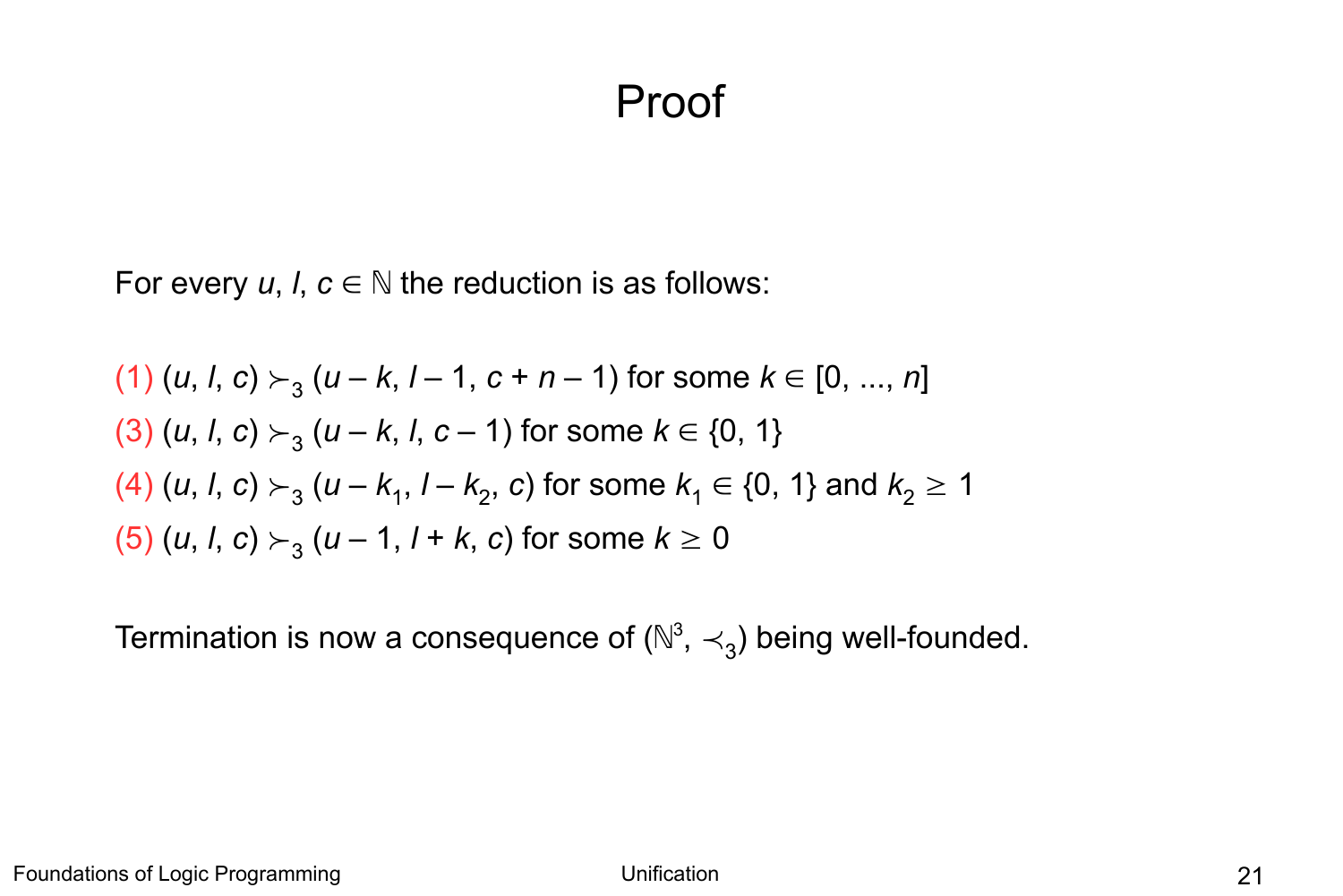Each action replaces the set of pairs by an equivalent one.

This is obviously true for MM-actions (1), (3), and (4).

Regarding MM-action (5), consider  $E \cup \{x = t\}$  and  $\{x/t\} \cup \{x = t\}$ . Then

> $\theta$  is a unifier of  $E \cup \{x = t\}$ iff ( $\theta$  is a unifier of *E*) and  $x\theta = t\theta$ iff ( $\theta$  is a unifier of  $E\{x/t\}$ ) and  $x\theta = t\theta$ iff  $\theta$  is a unifier of  $E\{x/t\} \cup \{x=t\}$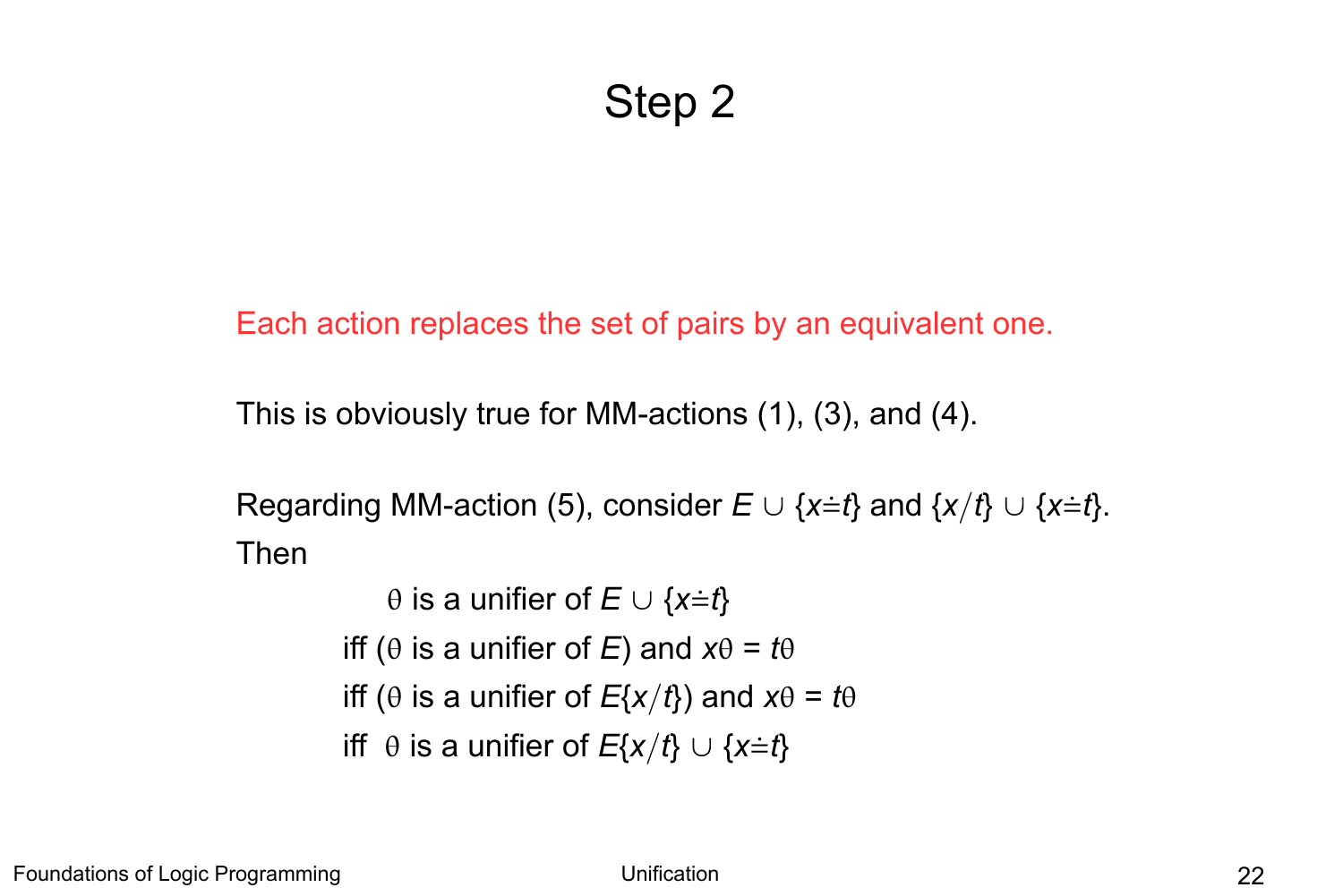If the algorithm successfully terminates, then the final set of pairs is solved.

If the algorithm successfully terminates, then MM-actions (1), (2), and (4) do not apply, so each pair in E is of the form  $x \neq t$  with x being a variable.

Moreover, MM-actions (3), (5), and (6) do not apply, so the variables in the first components of all pairs in *E* are pairwise disjoint and do not occur in the second component of a pair in *E*.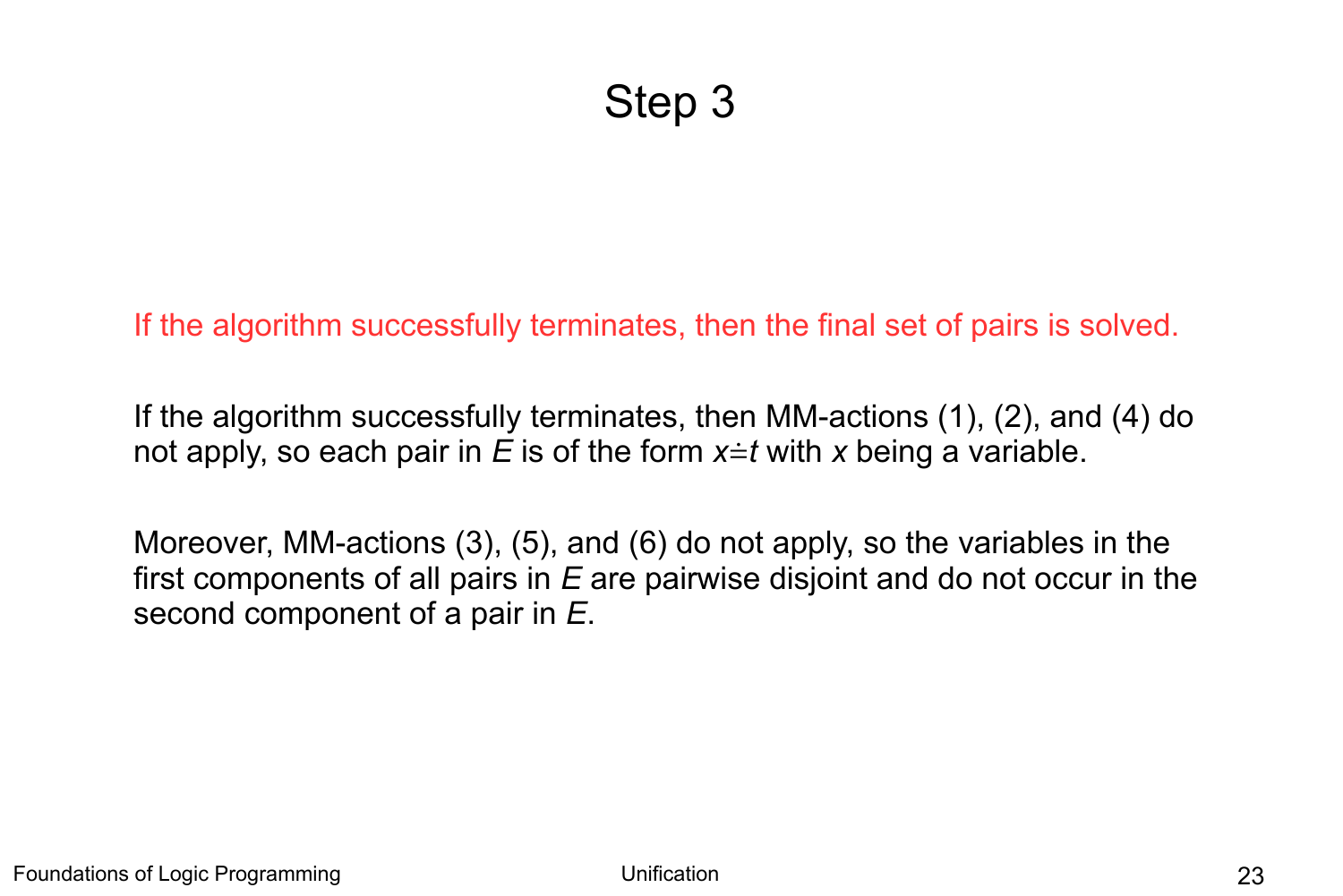If the algorithm terminates with failure, then the set of pairs at the moment of failure does not have a unifier.

If the failure results by MM-action (2), then some  $f(s_1, ..., s_n) \doteq g(t_1, ..., t_m)$ (where  $f \neq g$ ) occurs in *E*, and for no substitution  $\theta$  we have  $f(s_1, ..., s_n)\theta = g(t_1, ..., t_m)\theta$ .

If the failure results by MM-action (6), then some  $x \neq t$  (where x is a proper subterm of *t*) occurs in *E*, and for no substitution  $\theta$  we have  $x\theta = t\theta$ .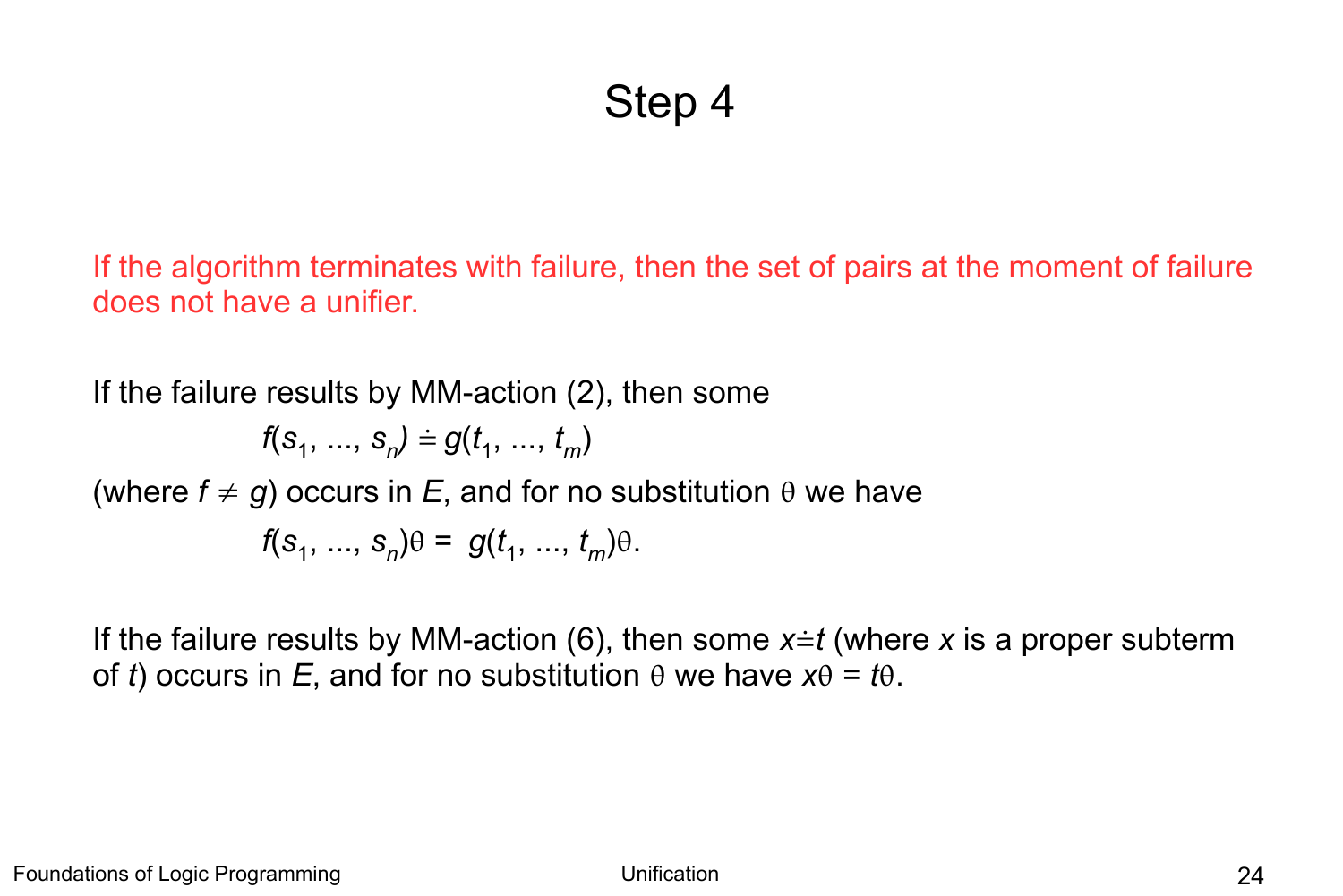### Unifiers may be Exponential

 $f(x_1) \doteq f(g(x_0, x_0))$  $\theta_1 = \{x_1/g(x_0, x_0)\}$ 

 $f(x_1, x_2) \doteq f(g(x_0, x_0), g(x_1, x_1))$  $\theta_2 = \theta_1 \cup \{x_2/g(g(x_0, x_0), g(x_0, x_0))\}$ 

 $f(x_1, x_2, x_3) \doteq f(g(x_0, x_0), g(x_1, x_1), g(x_2, x_2))$  $\theta_3 = \theta_2 \cup \{x_3/g(g(g(x_0, x_0), g(x_0, x_0)), g(g(x_0, x_0), g(x_0, x_0)))\}$ ⋮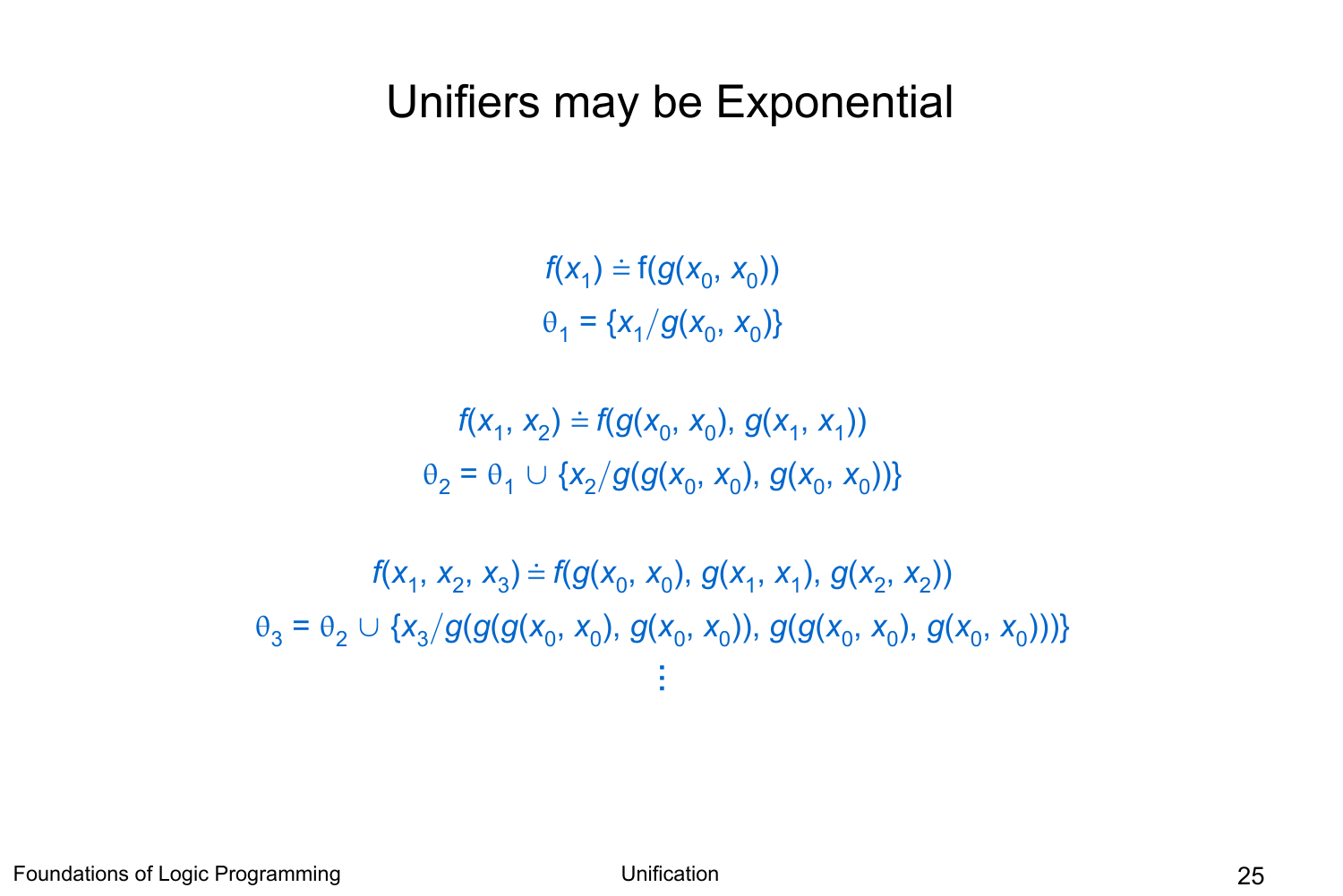### Implementation of the MM-Algorithm

In most PROLOG systems the occur check does not apply, for the sake of efficiency. As for the Martelli-Montanari Algorithm this amounts to drop action (6).

Then the algorithm terminates with success, e.g., for  $\{x = f(x)\}\)$ , despite *x* and  $f(x)$ not being unifiable.

Also, for the sake of efficiency, action (5) is normally not implemented in PROLOG systems.

Then the algorithm may terminate with a set that only implicitly represents an  $_{\text{MGU}}$ , e.g.,  $\{x = f(y), y = g(a)\}.$